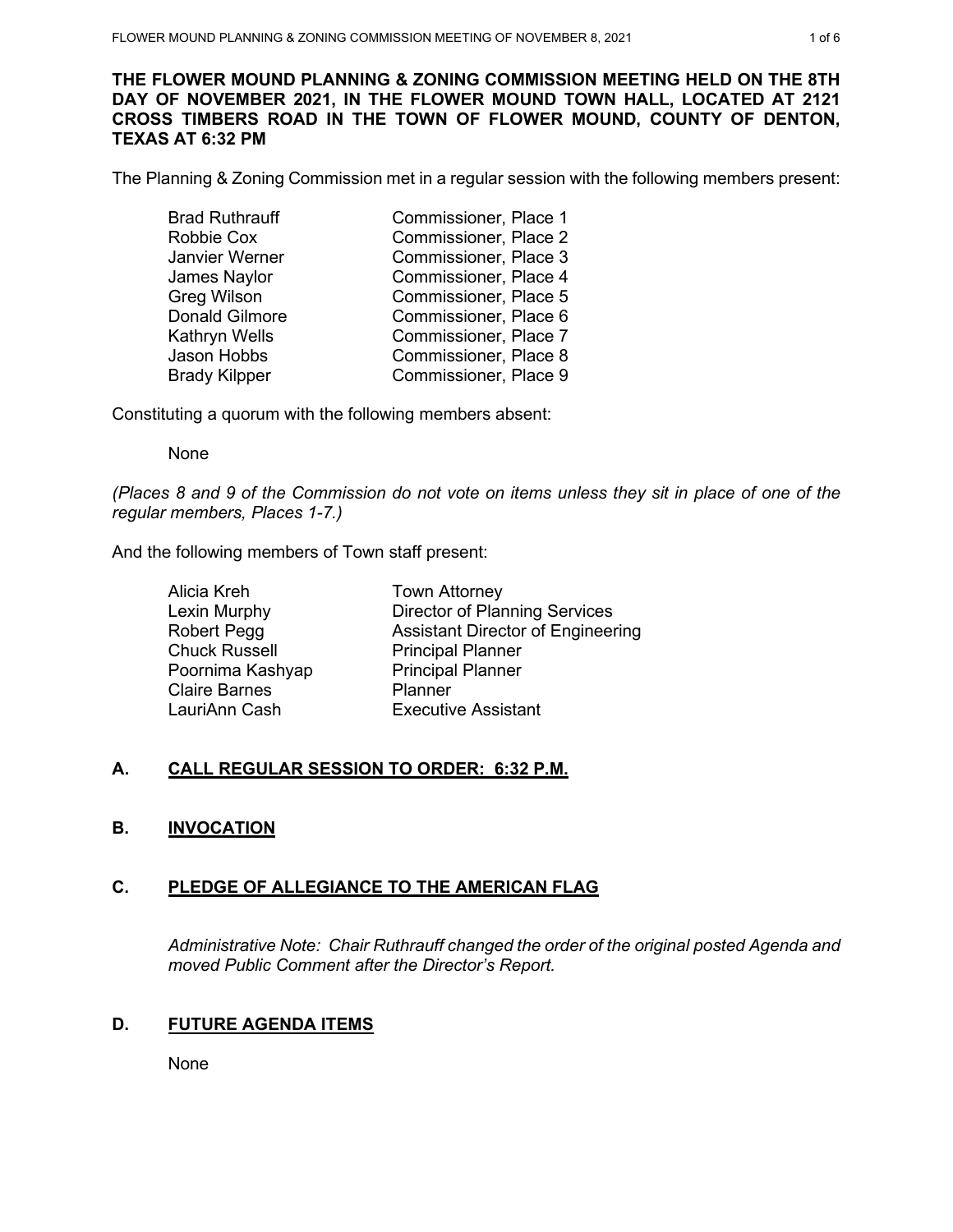# **E. DIRECTOR'S REPORT**

- 1. Agenda Clarification by Lexin Murphy Director of Planning Services, regarding Regular Item #2: DP21-0001 – Estuary Pointe
- 2. Training Opportunities

# **F. PUBLIC COMMENT**

Regarding Agenda Item #2: DP21-0001 - Estuary Pointe Elaine Barry, 5357 Harbor View Drive; development concerns Lewis Bird, 1801 Deer Path; development concerns (time donated by Norman Chang) Norman Chang, 1705 Deer Path; (time donated to Lewis Bird)

Regarding Work Session Item #B: ZPD21-0014 – Cross Timbers Business Park Chris Withrow, 11490 Misty Ridge Drive; In Opposition (spoke) Tamra Jolly, 1407 Tumbleweed Trail, Northlake; In Opposition (spoke) Melanie Bostick, 11383 Misty Ridge Drive; In Opposition (spoke) Maria Brown, 6709 Canyon Oak Court; In Opposition (spoke) Ashley Lopez, 7101 Broomsedge Drive, Argyle; In Opposition (spoke) Lauren Goodman, 7017 Broomsedge Drive, Argyle; In Opposition (spoke) Clarence Davis, 6379 Prairie Brush Trail; In Opposition (spoke) Anthony D'Aliso, 11395 Misty Ridge Drive; In Opposition (spoke) Nicole Allen, 11504 Feather Reed Road; In Opposition (spoke) Elaine Barry, 5357 Harbor View Drive; In Opposition (spoke) Denise D'Aliso, 11395 Misty Ridge Drive; In Opposition (did not speak) John Damore, 3906 White Oak Court; In Opposition (did not speak) Jackie Saxon, 5113 High Ridge Trail; In Opposition (did not speak) James Saxon, 5113 High Ridge Trail; In Opposition (did not speak) Caleb Brown, 6709 Canyon Oak Court, Argyle; In Opposition (did not speak) Joshua Bostick, 11383 Misty Ridge Drive; In Opposition (did not speak) Tracey Villalon-Arriaga, 10913 Smoky Oak Trail; In Opposition (did not speak) Lori Villalon-Arriaga, 10913 Smoky Oak Trail; In Opposition (did not speak) Heidi Schultz-Berns, 6612 Dolan Falls; In Opposition (did not speak) Rick Berns, 6612 Dolan Falls; In Opposition (did not speak) Dave Aistrup, 6641 Elderberry Way; In Opposition (did not speak) Pat Aistrup, 6641 Elderberry Way; In Opposition (did not speak) Mary Puniac, 11617 Cedar Grove; In Opposition (did not speak) Angela Hammard, 1709 Twistleaf Road, Northlake; In Opposition (did not speak) Jodi Sealy, 6408 Prairie Brush Trail; In Opposition (did not speak)

# **G. CONSENT ITEMS**

**1. Consider approval of the minutes of the October 25, 2021, Planning and Zoning Commission Regular Session.**

# **Commission Deliberation**

Commissioner Naylor moved to approve Consent Item 1. Commissioner Werner seconded the motion.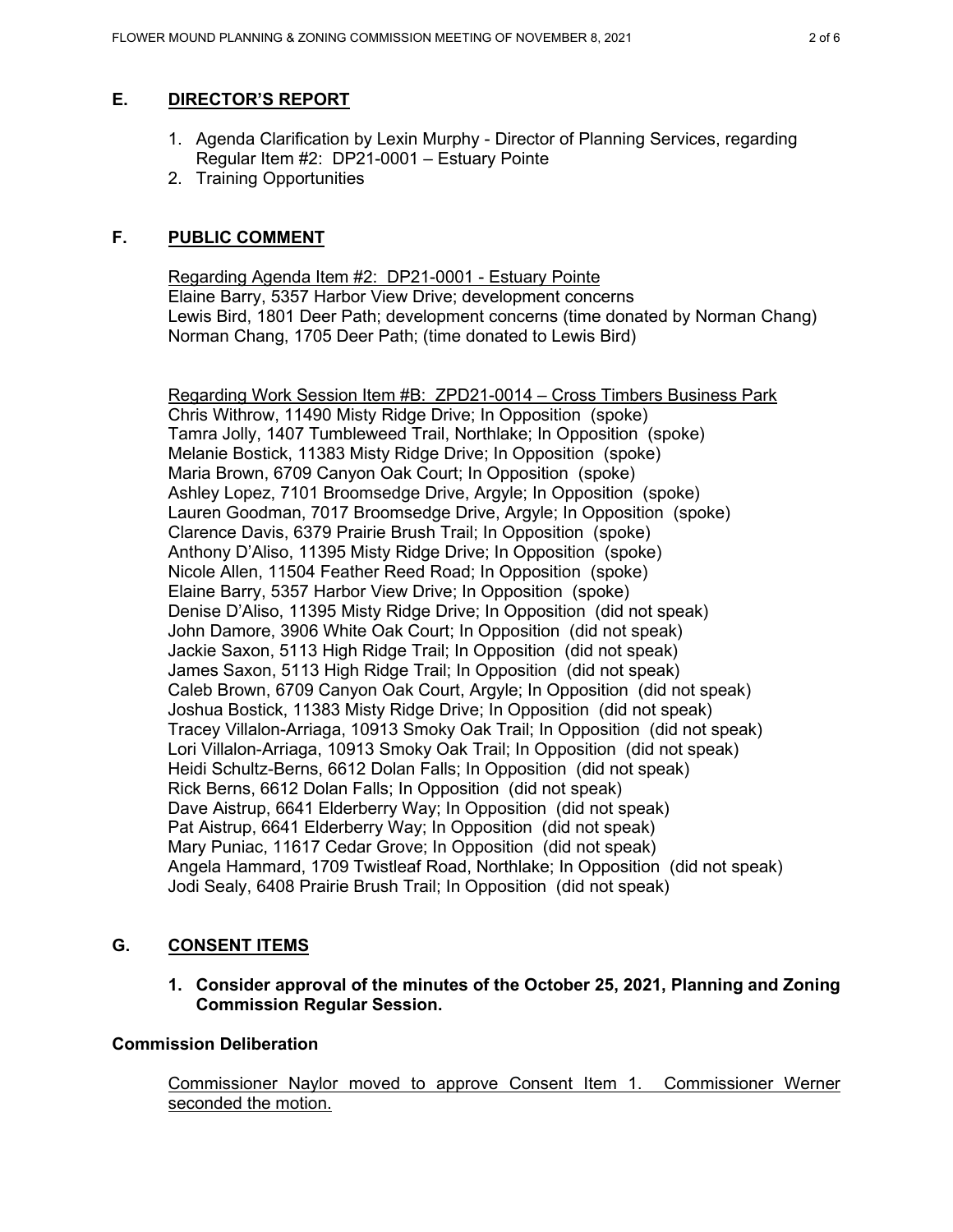#### **VOTE ON THE MOTION**

**AYES: Wells, Werner, Naylor, Cox, Wilson, Gilmore**

**NAYS: None**

**The motion to approve passed by a vote of 6 to 0.** 

### **H. REGULAR ITEMS**

**2. Consider a request for a Development Plan (DP21-0001 – Estuary Pointe) to develop a residential subdivision. The property is generally located south of Meadow Lark and east of Deer Path.** 

### **Staff Presentation**

Claire Barnes, Planner

### **Applicant Presentation**

Sam Knight, Teague Nall & Perkins; present for questions, no presentation Justin Welborn, Our Country Homes/Beaten Path Development; present for questions Dustin Austin, Our Country Homes/Beaten Path Development; present for questions

#### **Commission Deliberation**

Commissioner Gilmore moved to recommend approval of DP21-0001 – Estuary Pointe, as presented. Commissioner Wells seconded the motion.

### **VOTE ON THE MOTION**

- **AYES: Gilmore, Wilson, Cox, Naylor, Werner, Wells**
- **NAYS: None**

**The motion to recommend approval passed by a vote of 6 to 0.** 

**3. Public Hearing to consider an ordinance amending the zoning (Z21-0003 – Dixon Park) from Agricultural District (A) uses to Single Family District-15 (SF-15) uses. The property is generally located south of Dixon Lane and east of Windridge Lane.** 

### **Staff Presentation**

Poornima Kashyap, Principal Planner

### **Applicant Presentation**

Mike Boswell, Toll Brothers Kristie Wyman, Dixon Property Family Trustee

## **Spoke In Favor:**

Doug Fulmer 5313 Townsend Drive; does have drainage concerns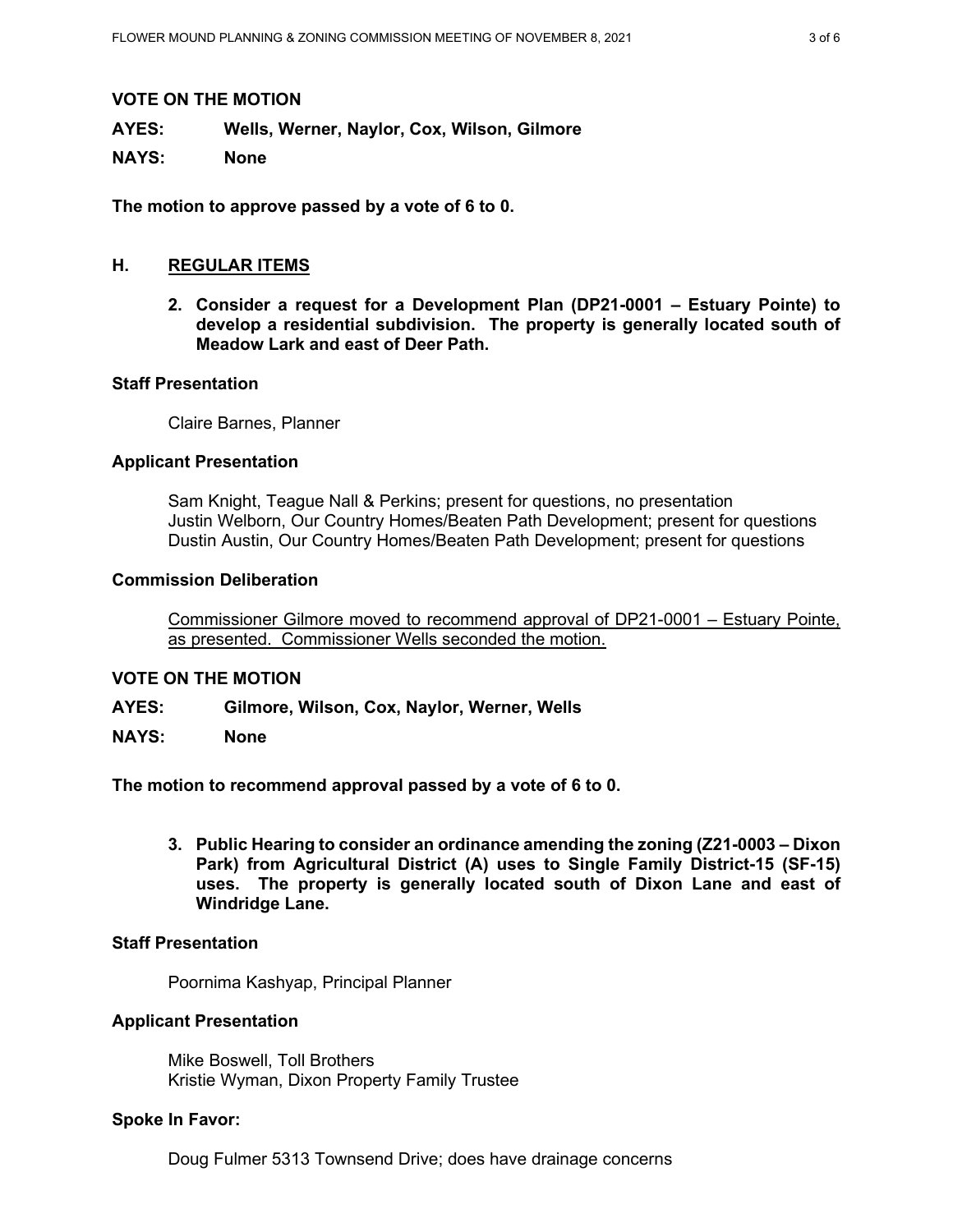# **Spoke In Opposition:**

Philip Twigge, 5809 Lavon Drive (spoke during Public Comment) Kristie Callis 5813 Lavon Drive; drainage, wildlife, rooftops, fence, and traffic concerns Richard Warrell 5817 Lavon Drive; watershed and fencing concerns Dean Bradshear, 2550 Waketon Road; drainage concerns

## **In Opposition, Did Not Wish To Speak:**

Charles Redlinger, 5805 Lavon Drive

## **Questions of Informational Nature or Concerns:**

Steve Koehler; 5900 Windridge Lane; drainage concerns Brent Laurie, 5717 Lavon Drive; trees, pond, and fence concerns Jody Vise, 5705 Lavon Drive; drainage and tree concerns

### **Commission Deliberation**

Vice-Chair Cox moved to recommend approval of Z21-0003 – Dixon Park, as presented. Commissioner Naylor seconded the motion.

## **VOTE ON THE MOTION**

- **AYES: Wells, Werner, Naylor, Cox, Wilson, Gilmore**
- **NAYS: None**

**The motion to recommend approval passed by a vote of 6 to 0.** 

**4. Consider a request for a Development Plan (DP21-0004 – Dixon Park) to develop a residential subdivision. The property is generally located south of Dixon Lane and east of Windridge Lane.** 

### **Staff Presentation**

Poornima Kashyap, Principal Planner

### **Applicant Presentation**

Mike Boswell, Toll Brothers Kristie Wyman, Dixon Property Family Trustee

## **Commission Deliberation**

Vice-Chair Cox moved to recommend approval of DP21-0004 – Dixon Park, as presented. Commissioner Naylor seconded the motion.

### **VOTE ON THE MOTION**

- **AYES: Gilmore, Wilson, Cox, Naylor, Werner, Wells**
- **NAYS: None**

**The motion to recommend approval passed by a vote of 6 to 0.**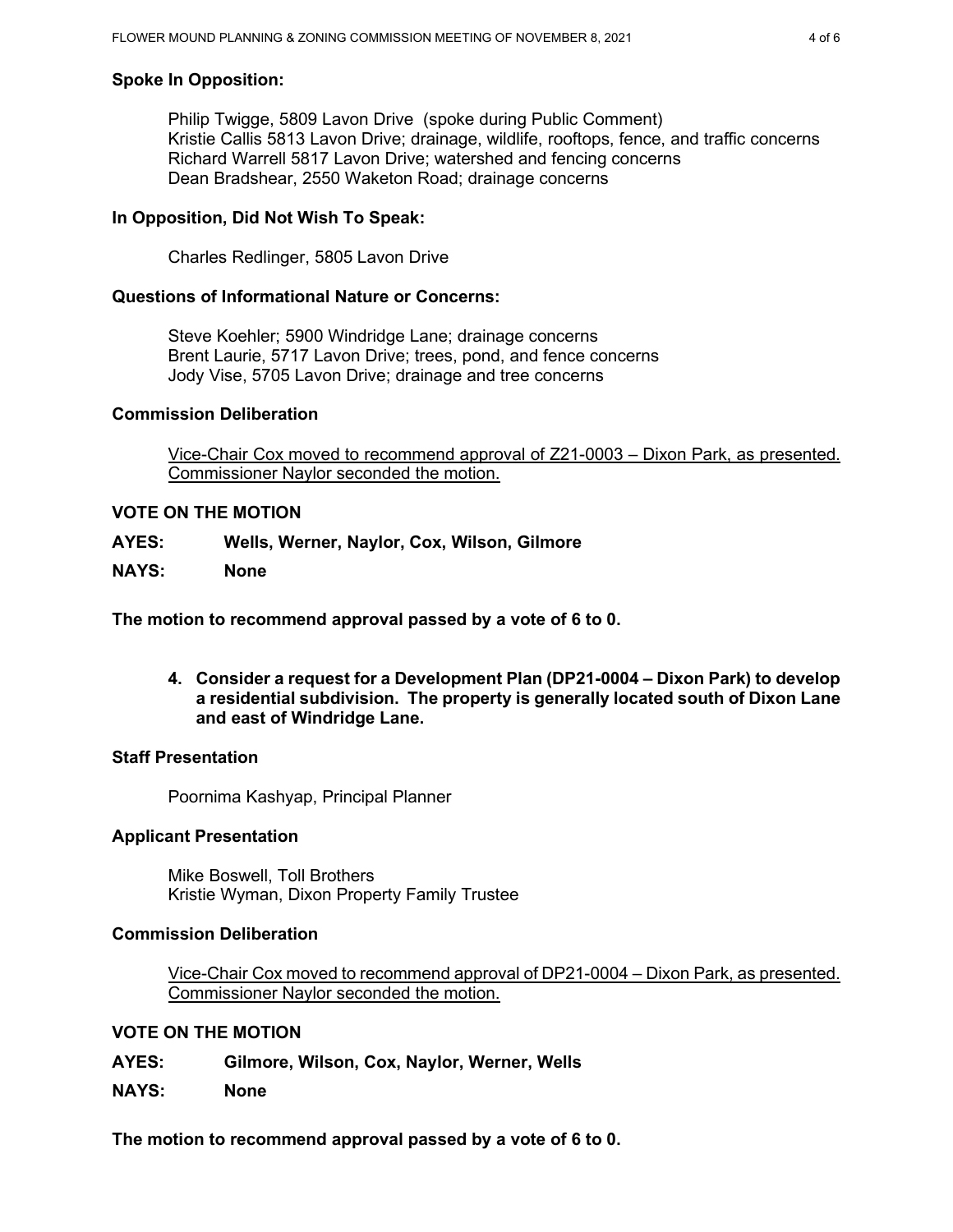*[9:45 P.M. - Chair Ruthrauff called for a break from Regular Session] [9:58 P.M. – The Planning & Zoning Commission reconvened into Regular Session]* 

**5. Public Hearing to consider an ordinance amending the zoning (Z21-0004 – Sethi Property – Waketon Road) from Agricultural District (A) uses to Single Family-15 (SF-15) uses. The property is generally located north of Waketon Road and east of Timber Way.**

#### **Staff Presentation**

Poornima Kashyap, Principal Planner

#### **Applicant Presentation**

Doug Powell, McAdams

#### **Spoke In Favor:**

None

### **Spoke In Opposition:**

Dean Bradshear 2550 Waketon Road (spoke during Public Comment & Public Hearing)

#### **Commission Deliberation**

Commissioner Naylor moved to recommend approval of Z21-0004 – Sethi Property – Waketon Road, as presented. Commissioner Wells seconded the motion.

### **VOTE ON THE MOTION**

- **AYES: Wells, Werner, Naylor, Cox, Wilson, Gilmore**
- **NAYS: None**

**The motion to recommend approval passed by a vote of 6 to 0.** 

**6. Public Hearing to consider an ordinance amending the zoning (Z21-0006 – Caldwell Court) from Agricultural District (A) to Single Family District-10 (SF-10). The property is generally located east of Morriss Road and north of Cortadera Street.**

#### **Staff Presentation**

Claire Barnes, Planner

### **Applicant Presentation**

Steve Homeyer, Homeyer Engineering; present for questions, no presentation

### **Spoke In Favor:**

Don Shields 1358 Cortadera Court; access in/out of development concerns Wanda Miller 3819 Magnolia Court